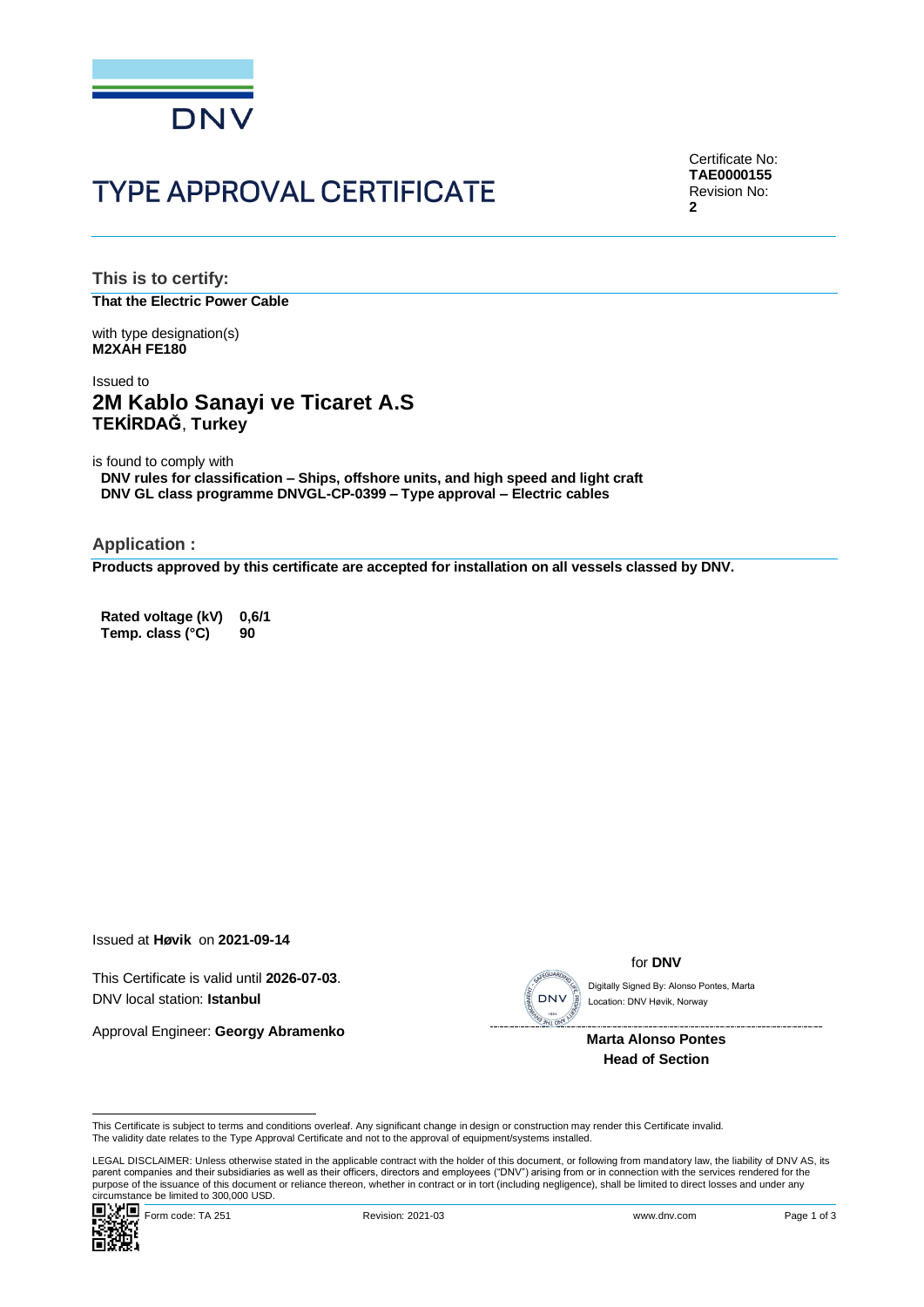

#### **Product description** M2XAH FE180 0,6/1 kV

Construction:

| Conductors:        | Plain annealed stranded copper class 2 or tinned copper class 5 |
|--------------------|-----------------------------------------------------------------|
| Core insulation:   | Mica tape $+$ XLPE                                              |
| Inner sheath/      | Halogen free filler or polyester tape                           |
| separator:         |                                                                 |
| Overall shielding: | AL-PES tape (with tinned copper drain wire)                     |
| Outer sheath:      | SHF <sub>1</sub>                                                |

| No of Elements:              | Cross sectional area $\lceil mm^2 \rceil$                   |  |  |
|------------------------------|-------------------------------------------------------------|--|--|
|                              | 1,0 1,5 2,5 4 6 10 16 25 35 50 70 95 120 150 185 240<br>300 |  |  |
| 2, 3, 4                      | 1,0 1,5 2,5 4 6 10 16 25 35 50 70 95 120 150 185 240        |  |  |
| 5, 7, 12, 16, 19, 24, 27, 37 | 1,0 1,5 2,5                                                 |  |  |

# **Application/Limitation**

This cable is fire resistant according to IEC 60331.

The requirements of SOLAS Amendments Chapter II-1, Part D, Reg. 45, 5.2 (provision to be taken to limit Fire Propagation along Bunches of Cables or Wires) are fulfilled without any additional measures.

### **Type Approval documentation**

Data sheet: 2M Kablo datasheet ref. no. 0253-2-15, date 18.01.2016<br>Test reports: 2M Kablo test reports, ref. techdocs 24-32, received 03.0 2M Kablo test reports, ref. techdocs 24-32, received 03.06.2016, techdoc 19, received 04.09.2019. Statement of design description change dated 24.05.2021

## **Tests carried out**

| <b>Standard</b> | <b>Issued</b> | <b>General description</b>                              | Limitation              |
|-----------------|---------------|---------------------------------------------------------|-------------------------|
| IEC 60092-350   | 2014-08       | General construction and test methods of power,         |                         |
|                 |               | control and instrumentation cables for shipboard        |                         |
|                 |               | and offshore applications                               |                         |
| IEC 60092-360   | 2014-04       | Electrical installations in ships - Part 360:           |                         |
|                 |               | Insulating and sheathing materials for shipboard        |                         |
|                 |               | and offshore units, power, control, instrumentation     |                         |
|                 |               | and telecommunication cables.                           |                         |
| IEC 60092-353   | 2016-09       | Electrical installations in ships - Part 353: Power     |                         |
|                 |               | cables for rated voltages 1 kV and 3 kV                 |                         |
| IEC 60331-21    | 1999-04       | Fire resistance / Circuit integrity - Test for electric | Minimum 180 minutes     |
|                 |               | cables under fire conditions-Circuit integrity - Part   | flame application $+15$ |
|                 |               | 21                                                      | minutes cooling down    |
| IEC 60331-1/2   | 2018-03       | Fire resistance / Circuit integrity - Test for method   |                         |
|                 |               | for fire with shock at temperature of at least 830°C    |                         |
|                 |               | for cables rated up to and including 0,6/1 kV           |                         |
| IEC 60332-3-22  | 2018-07       | Tests on electric and optical fibre cables under        | Bunch test              |
|                 |               | fire conditions - Part 3-22: Test for vertical flame    | Category A              |
|                 |               | spread of vertically-mounted bunched wires or           |                         |
|                 |               | cables - Category A                                     |                         |
| IEC 60332-1-2   | 2006-07       | Tests on electric cables under fire conditions.         |                         |
|                 |               | Test for vertical flame propagation for a single        |                         |
|                 |               | insulated wire or cable.                                |                         |